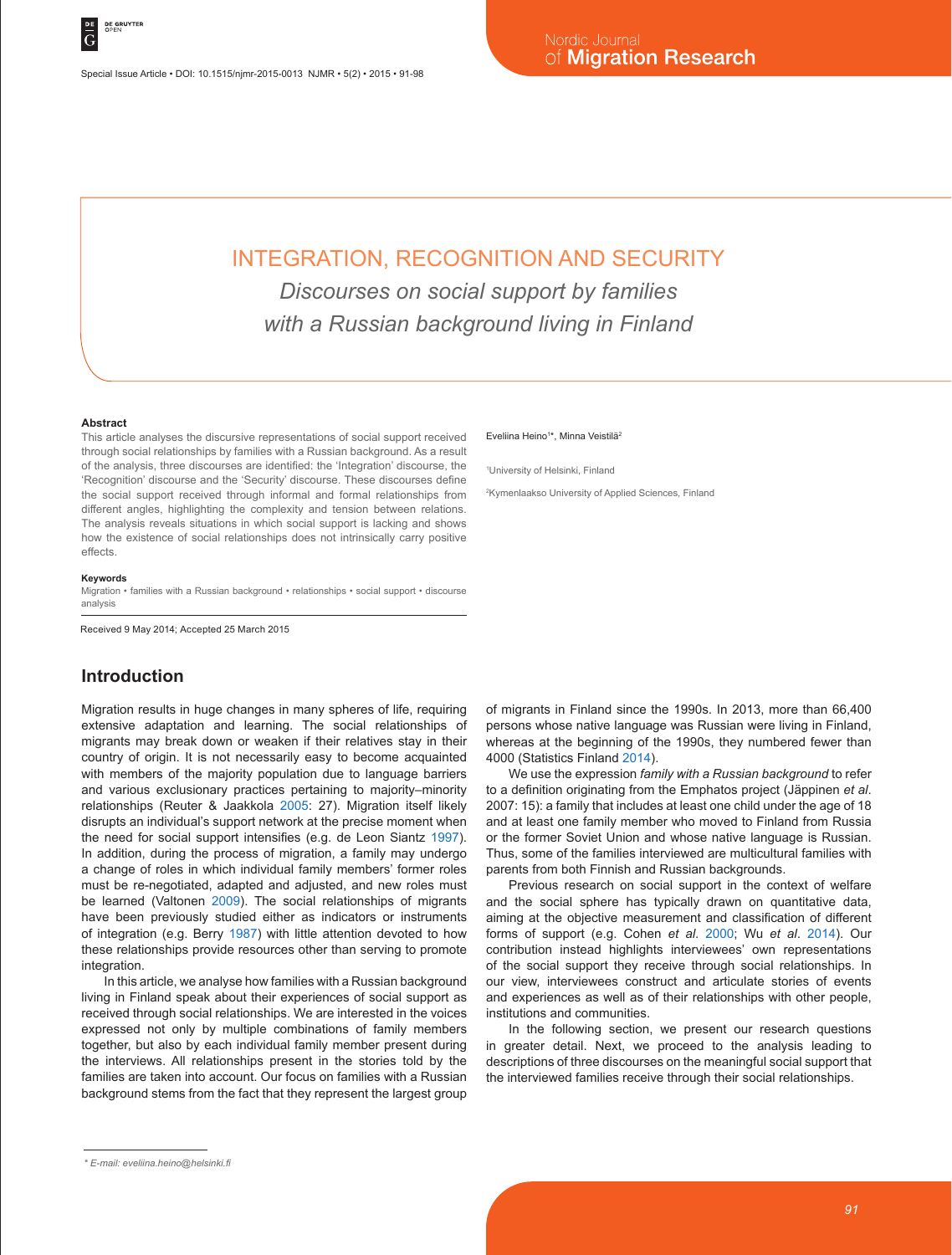## **Relationships and social support**

The connection between social relationships and the well-being of individuals represents a core interest in the social sciences. Nevertheless, the concept of social relationships was not explicitly used in the research field until the 1970s, when the positive effects of social support on one's physical and psychological well-being began to arouse some interest (see Caplan 1974; Cobb 1976). Since that time, many studies have shown that social support affects well-being through a number of different mechanisms (Heaney & Israel 1997).

In most definitions of social support, one of the crucial characteristics is a classification based on the closeness of the relationship. Antonucci (1990) distinguishes between three levels of relationships: the primary level includes family members; the secondary level includes friends, relatives, co-workers and neighbours; and the tertiary level includes acquaintances and formal support such as social and health services. The most important social support is usually received from primary level relationships. Family members are dependent on each other in many ways, and family relationships include elements such as intimacy, emotional closeness and trust (Kane 1988). It seems that family and friends are relatively dependent on each other as sources of social support, but their roles may vary according to age and life situation (Antonucci 1990; Buote *et al*. 2007). Formal social support is also important because close relationships rarely provide all of the different kinds of social support that a person may need during all of life's situations (Kane 1988). In addition, different studies show how the existence of social relationships does not automatically carry only positive consequences. Close relationships may, on the contrary, deplete resources and cause stress even if their intent is supportive (Buote *et al*. 2007; House 1981).

In research on social support, it is crucial to distinguish whether the focus of interest lies on the received or perceived social support, and to acknowledge that the meaning of social support can vary greatly due to individual and context-related factors (Cohen & Willis 1985; Cohen & Syme 1985; Antonucci 1990). Social support is especially crucial during life transitions that involve change or crisis and may cause feelings of insecurity and strain (Viljamaa 2003; Cohen & Syme 1985). Life situations vary in terms of opportunities to maintain existing social contacts and initiating new ones. Constraints may be related to various factors such as distance, economic factors, time and well-being. A changing life situation, such as geographic mobility or divorce, is also often related to a change in a person's existing social relationships (Peplau 1985: 276–277).

In this article, we use the concept of *relationship* in its sociological sense (Antonucci 1990), referring to an interpersonal relationship between parents and children, couples, other family members and kin, friends and neighbours, basic services and the church.

We understand *social support* as a resource provided through social relationships in interactions between two or more people. In our analysis, the concept of resource includes emotional aspects as well as activities and material and instrumental support (cp. House 1981). We focus on received social support depicted in an articulated experience by the interviewees. We are interested in the functional aspects of social relationships, including the source, type and significance of the social support.

Distinct from social capital research in which social capital is often seen as a macro-level network feature that provides resources its members may use (Ellonen 2005), we analyse social support on the level of particular social relationships. Above all, in our approach, social support is conceived as a construction actively interpreted by the receiver in his or her various social interactions.

In our view, the complexity of social support cannot be sufficiently captured through quantitative measures alone. We are more interested in the stories and articulated experiences of support and the meanings attached to this support by the interviewees themselves. Our research objective is to examine how interviewees create representations of the social support they receive through their social relationships. Based on previous research, our premise is that relationships are supportive when they function well and are positively experienced. Nevertheless, we acknowledge that relationships can simultaneously be fraught with tension and cause crises and stress.

### **Researching discourses on social support**

It is widely acknowledged that the needs, sources and meanings of social support are context specific (e.g. Cohen & Willis 1985). Yet, in many studies, scholars adopt classifications of social support from previous research. In addition, most studies on social support are quantitative. We aim to bring a qualitative aspect to the field of social support research, because we understand the concept of social support as multidimensional and, therefore, demanding a definition related to the research questions from each specific study (e.g. Williams *et al*. 2004).

Our aim is to maintain contextual sensitivity to the subject and focus on the meanings that interviewees themselves attach to social support. This means that we are interested in statements concerning social support coming from specific interviewees at a specific time and place. This can be pursued by asking families how they perceive social support. Discourse analysis provides us with the means to examine the complexities and nuances of social support.

Our data consist of 25 family interviews, lasting from 50 minutes to 2½ hours, recorded during the summer of 2012. We reached families through a postal survey carried out under the project 'Empowerment of Families with Children'.1 The survey was sent to 1000 people living in south-eastern Finland. The criteria for inclusion in the study sample ordered from the Finnish Population Register Centre included moving to Finland from Russia or the former Soviet Union after 1991, Russian as the native language, being the guardian of at least one child under the age of 18 and living in the same household with these children. We sent a separate form asking if the recipient was interested in participating in an interview and contacted families who were interested.<sup>2</sup>

Both current authors were present during all interviews, which were conducted in either Russian or Finnish based on the wishes of the families. During one interview, we also spoke English. The themes of the interviews included basic information about the family and their experiences during migration and the integration process as well as the construction of family well-being and their experiences receiving basic services.3

In the discourse analysis, we focus on representations. Representation refers to describing issues, phenomena or human beings from a certain perspective when the object referred to is not physically and immediately present, but rather perceived, understood and constructed through representation (Lehtonen 1996: 45). Thus, after defining discourse as a form of representation, it is possible to name different discourses, pointing out their viewpoints and differences. Our basic assumption is that a single phenomenon can be represented differently through different discourses (Fairclough 1997: 77).

In the first stage of analysis, we classified our data according to our research objective, which was to examine how interviewees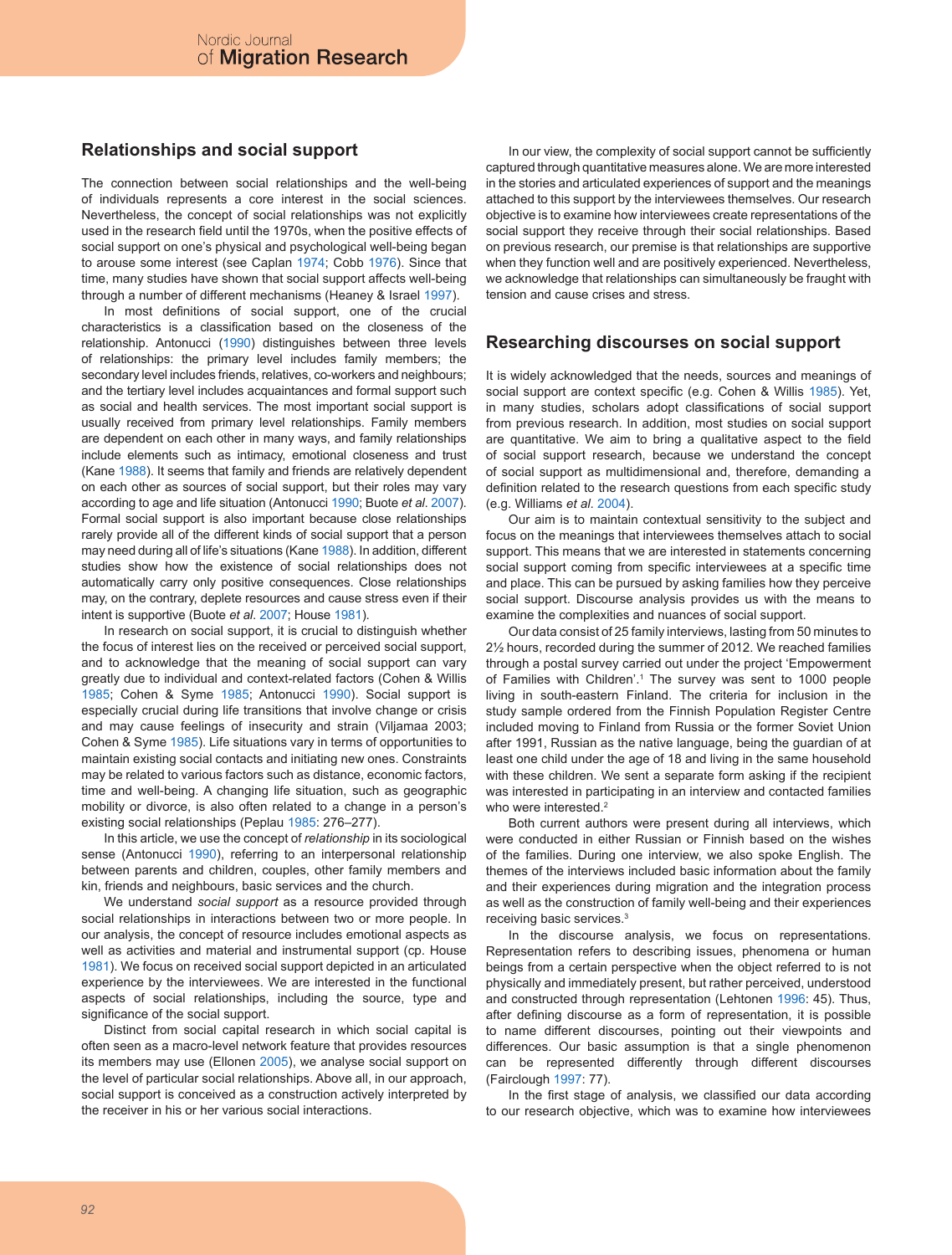speak about the social support they receive through social relationships. We constructed a table of the relationships and the types of support that the families mentioned most frequently. During our preliminary analysis, it became obvious that most relationships not only provide social support, but also carry tension and include weakening elements. We included these elements in our analysis.

During the next stage of our analysis, we concentrated on those themes and expressions that appeared repeatedly in the data in discussions on different social relationships. This helped us to identify the most obvious discourses that emerged from the data and to conceptualise the key features of different discourses. During the analysis, our interpretations of the data were guided by the research questions, findings from previous studies and the central theoretical concepts of this study. Thus, analysis proceeded from a dataoriented close reading to an identification of the discourses informed by theory.

In our view, discourses on social support are broad constructions containing representations of different relationships and the types of support that the relationships produce. As a result, we identified and named discourses focussing on integration, recognition and security. These discourses are partly overlapping, and they cover phenomena of different levels. These features are visible in the analysis and the results, because our aim was to maintain data-oriented approach and avoid forcing our data to a certain pre-determinant frame, where discourses are totally separated and forced into similar shape. In the following sections, we discuss these discourses in detail.<sup>4</sup>

### **Integration discourse**

The interviewees presented themselves as active agents who construct their integration into the new society. During our analysis, we distinguished four different segments of integration by applying the definitions of Katisko (2013: 114): the economic, human, cultural and social segments. Segmented perspective on integration gives the change to see integration in a multidimensional way, because according to this view, it is possible to integrate differently in different segments (Liebkind *et al*. 2004). The representations produced by the families and viewed in light of these four segments constitute the integration discourse.

Examining the economic segment, employment came up most frequently. Employment was represented both as a primary goal and as an instrument. As an end in itself, employment was conceived as a major part of a meaningful life, whereas, as an instrument, it was represented as a gateway to social relationships with the majority population, better living conditions and economic security in general. Even though in this discourse, families highlighted their own active roles, the social support they received was seen as crucially important:

We have agreed with my husband that regardless of the fact that we have bad situation with the money, it is possible for me to study, so I could get a job. I will work hard and finish my education. Then it is possible to relax a little bit. His support is crucial to me, I do not know if I could do it at all, if I did not have it. He supports me in different ways; he takes care of children, prepares meals for the family... I can trust that everything will go on smoothly. (Alina.)

Most of the parents were obligated to re-educate themselves in Finland, either to validate their degrees previously earned in Russia or to acquire new professional skills. Interviewees emphasised the importance of support from a spouse during their studies leading to potential employment. Spouses were represented as facilitating education by providing practical aid, for example, by sharing family responsibilities such as childcare and household duties; by giving concrete guidance with their studies, helping with homework assignments and teaching them Finnish; and by providing emotional support, encouragement and expressing appreciation.

Authorities were represented as occupying the role of supporting economic integration in general. For example, courses organised by the Employment and Economic Development Office (TE Office)<sup>5</sup> were seen as a form of support that enhances integration. Simultaneously, basic services, such as personal employment services were described as confusing, fragmented and unclear. These challenges caused delays in families' access to necessary services such as validating the parents' degrees, starting educational training and obtaining placement in kindergarten for children to allow them to start learning Finnish. Most interviewees experienced non-supportive attitudes from authorities who were presented as people who do their jobs but do not show a caring attitude. Caring was defined as a friendly attitude, an effort to explain the educational and employment possibilities clearly and a willingness to provide guidance on how to proceed in obtaining one's own objectives:

I will tell you about this time when I went to the TE Office and they asked me what I want to study. I said, 'This and this.' They said that the course will start then and then. I asked if I could go to that course. They said, 'I do not know. Just leave the application and go away.' They tell you things, but they do not care. (Igor.)

Learning Finnish language was often mentioned as a central part of human segment. Language skills were represented as an instrument for employment, using basic services, making contact with the majority population and gaining a sense of coherence in the new society. Competence in the Finnish language was described both as an overall resource and as a specific means of self-expression (see also Tarnainen & Suni 2005: 9). Interestingly, many interviewees emphasised that sufficient language skills are also a part of good parenting since they enable one to defend a child if necessary, for example, when facing conflicts in school or kindergarten or when handling official matters with teachers and other authorities.

Social support that helps an individual obtain language skills was received from Finnish neighbours and friends. These relationships were also identified as providing emotional support in the sense that they gave families a sense of acceptance and of belonging to Finnish society:

When we moved to Finland, (name of the city), an older woman lived next door. She came to talk to us. We did not have any belongings. She brought us her own carpets and dishes. It was really wonderful. She is a good person, like a grandmother. When she noticed that I did not speak Finnish, she said that she would teach me. She came almost every night, sometimes brought some pastry with her, we drank some tea and spoke Finnish. She was wonderful. She came when we thought we were all alone in Finland. (Elizaveta.)

Previous studies have shown that a person's own ethnic group plays a major part in providing support after moving to a foreign country since it offers the opportunity to speak one's native language and to receive peer support from people who are or have been in a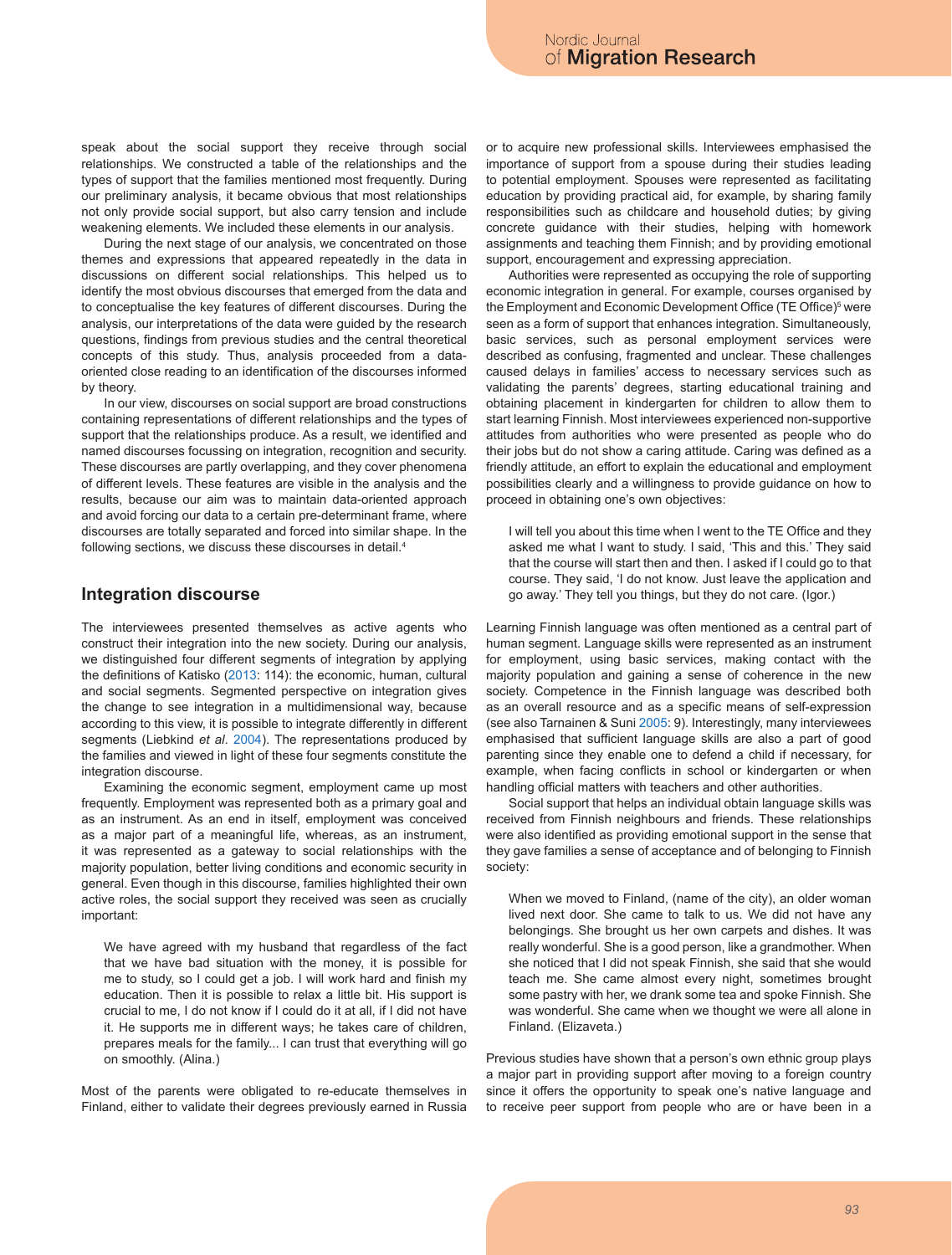similar situation (Liebkind *et al*. 2004: 97–100). Interviewees also spoke about emotional and practical support received from their own ethnic group; but, generally, Finnish friends were represented as more important in terms of integration into Finnish society. Usually, one friend was represented as an important person who made a significant difference during the integration process. For a young person, this may have meant that he or she had to choose between Russian and Finnish friends:

At that time, I had to make a decision: Do I continue that small life in that small circle that speaks Russian, or do I go outside to find new friends? So, I decided that because of the language and life management, I had to leave those (Russian) friends. It was not easy. Sometimes, I still reminisce about it, but it would not have been possible to keep those friendships equally, because they never came with me anywhere, even if I asked them. But, they maintained that circle […]. That decision was about language. Yes, language is important. I think that language skills are key to all of this. (Venera.)

The most visible cultural factor that families brought up during interviews was the difference between the basic service systems in Finland and Russia. While Finland was perceived as a welfare state, families found the Finnish basic services fragmented and confusing. After moving to Finland, families had to conduct their official affairs with a number of different organisations and they had to face many challenges such as lacking a shared language with authorities and the absence of interpretation services. In addition, all of the interviewees stated that they possessed insufficient knowledge about their rights and the services available to them, whereas authorities in many cases were perceived as unable to address the needs of families and, in some cases, their behaviour was viewed as indifferent or prejudicial. Our findings concerning challenges faced in the use of basic services agree with results from previous studies (e.g. Hammar-Suutari 2009; Heino & Kärmeniemi 2013; National Audit Office of Finland 2014).

Spouses who were either Finnish or had lived in Finland longer helped the migrant spouse to navigate within the system. The happier the description of the marital relationship, the more likely the spouse was to provide assistance. However, reliance on the spouse did not always carry positive effects. In the worst cases, this reliance facilitated various forms of abuse and led to an increased vulnerability. This was particularly evident in cases where the female spouse had acquired her residence permit based on marriage:

When we moved to Finland, of course, I trusted him. I could not speak Finnish, and he did not speak Russian and he did not speak English. When some papers came by mail, my husband told me to sign this, this and this paper. As a result, I signed them all. Later, I found out that they were maternity benefits for my younger and older boy. I found this out when I left him. A bankcard came by mail, but it also went to him, because I did not understand. When I was here, I did not have any money. He did not take me to the TE Office. I did not know, for example, that I could go on a language course. I did not know any of these things. (Valentina.)

According to research conducted by Pöllänen (2013), most of the women with a Russian background married to Finnish men, who she interviewed, were satisfied with their marriages and described their husbands as nice and kind. Yet, different kinds of violence and abuse also occur in some cases. The need for social support is high in such situations.

In relation to the use of basic services, support received from Finnish friends or those Russian friends who had lived in Finland longer than the interviewees was also identified as crucial. This was especially the case when the entire family were migrants. Support received from friends included conveying information, interpreting and providing practical help such as accompanying the migrant to meetings with authorities. Often, these types of support concerned the family as a whole. From the perspective of social integration, Finnish friends played a significant role among interviewees. However, particularly in multicultural families consisting of one Finnish and one Russian spouse, the relatives of the Finnish spouse were considered important.

Social integration was represented in an extremely harsh light, especially in terms of racism. Racism was represented as explicit acts such as name-calling, acts of violence and vandalism targeted at the interviewees' property. Respondents described it as being manifested in more implicit ways as attitudes, discrimination during job interviews and hints or gestures used by the majority population to exclude migrants. According to previous studies, racism decreases integration into Finnish society (e.g. Harinen 2005). First, it limits a person's self-determination. Second, it excludes a person, shutting her or him out from mainstream society by creating different barriers (Kivijärvi & Heino 2013: 224):

Well, of course, children are mean. But, at that point, I did not realise before it was targeted at me. There was spitting and calling me a whore and the lock of my bicycle was unscrewed so that many times, I fell in the thicket and these kinds of things […]. Yes, it was quite a hard time. Indeed, I have to say that I have cried many times and many times, I was leaving home with my bags packed because I thought that I cannot take this anymore. I do not want to. I do not deserve this. (Venera.)

In summary, the integration discourse consists of economic, human, cultural and social segments. The economic segments included employment and language-learning support within the spousal relationship as well as informational support from authorities. Tensions in this segment were linked to power relations in multicultural marriages and a lack of caring and supportive attitudes among authorities. The central element of the human segment included language-learning skills supported by spouses, friends, neighbours and authorities. The cultural segment was mostly represented as knowledge of the system provided by the spouse, relatives and friends. The weakening element of this segment consisted of the confusing and fragmented ways in which services were organised. The social segment included social acceptance from friends and relatives as well as random encounters with majority population. Explicit and implicit manifestations of racism threatened integration in this segment.

# **Recognition discourse**

Recognition discourse focusses on attitudes and encounters. The concept of recognition is usually understood to contain, at a minimum, a subjective and an intersubjective aspect. The subjective aspect is described by attributes such as love, respect and appreciation - in other words, attitudes. However, attitude by itself is insufficient because of the demand for intersubjectivity. This means that recognising someone, first, by considering another human being as a person through love, respect and appreciation, and second,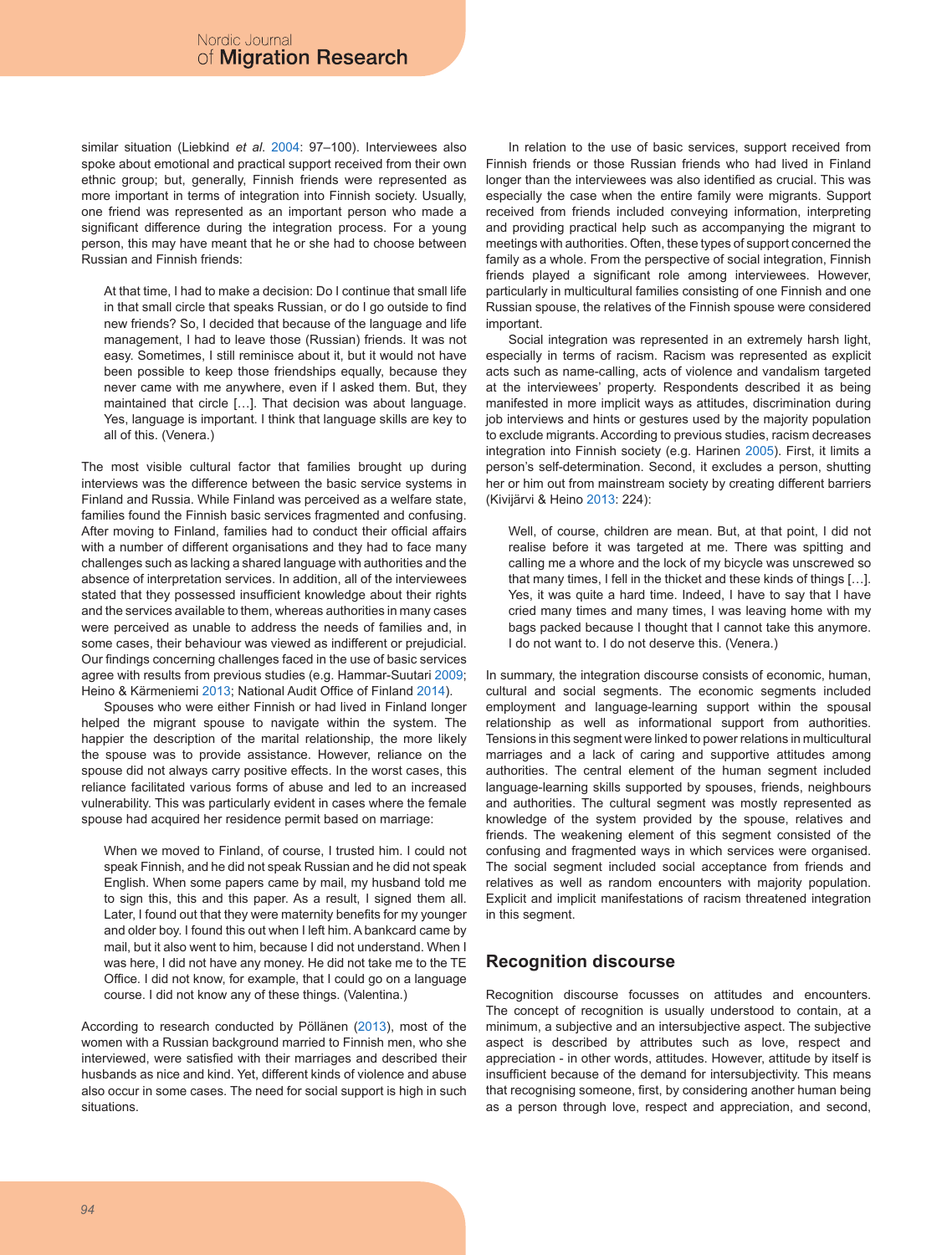expressing this in such a way that the person understands and accepts this attitude. (Ikäheimo 2003: 127–128; Honneth 2001: 115.) Recognition is manifested in communication, which does not necessarily have to be verbal. Because recognition requires a response from another, the recognition *per se* and its manifestation in communicative acts are inseparable (Fraser & Honneth 2003: 247).

In the context of this study, family relationships were represented as reciprocal relationships that produced social support in the form of love. Particularly in parent–child relationships, love was represented as unconditional and as a source of meaning in life:

So, my human encounters happen mainly with my child and my mother. I give my child love and he gives me love and joy. And, my child gives me this feeling that, even though life goes on, it does not go on uselessly. There is a person who grows, who develops, who is also dependent on me and whom I support. And, my mother, of course. Mother supports me in everything and I also support my mother, so there is a reciprocal relationship. (Ludmila.)

According to Honneth (1995: 95), love consists of both affection and strong ties between the members of a small group of people. Love is related to needs and feelings since they are affirmed only when they are responded to. Love may also be defined as caring for the well-being and happiness of another person for the sake of that other person (Ikäheimo 2003: 131–132). All of these aspects of love were observable in our data.

In general, our interviewees described migration as being in many ways a time of crisis in terms of their sense of recognition, including recognition as an equal member of their community, as a professional and as a person with dignity, in general. According to Taylor (1994: 35–45), modernity has brought with it a struggle for recognition. In Taylor's view, in pre-modern societies, recognition is tied to pre-determined social categories that are taken as given and accepted without any problematisation. A parallel process can be discovered within the context of migration, where moving to another country usually means losing certain kinds of recognition, such as recognition as a professional:

When you move, the first year or two, there is this kind of euphoric period. At that time, it is enough that they say that we exist. Problems start after the third, fourth or fifth year. Approximately after the fifth year, you understand that you are in bad shape. You stay here, but you are a complete zero. Because, when you move as an adult, you already have an education in your own country and then you have to be this kind of apprentice, something like a schoolboy. It is quite a big deal to an adult person. (Tamara.)

In multicultural marriages, there is a risk that recognition among the relatives of the Finnish spouse will not be unconditional since the shared history of Russia and Finland includes wars and the displacement of people living along the border region. Recognition becomes extremely important when the right to be recognised is questioned. When a person is not recognised as a member of a community, she or he is not considered as having equal value and rights compared to other members of the community. Non-recognition is considered to create a threat to the integrity and dignity of a person (Honneth 1995: 107–109, 192). In our data, non-recognition was visible in educational settings, work environments and random encounters. Some respondents mentioned not being recognised by one's own ethnic group as well as by the majority population. The

reason for moving (e.g. on what grounds the person received his/her residence permit) greatly influenced the level of recognition among the person's own ethnic group. In some cases, especially Russian women, were not recognised as members of their own ethnic group by other women if they had married a Finnish man:

For two years, I took Finnish language courses, but I could not take it anymore. It was like a war there at the course. Those (Russian) women counted how much money I received from KELA (the Social Insurance Institution of Finland<sup>6</sup>) and things like that. When I came, they asked, 'Do you have a Finnish or a Russian man?' When I said that my husband was Finnish, they said, 'Ah-ha! You do not belong to our group.' It is like that. I know for sure that there is a lot of talk and, unfortunately, not everyone can understand that, well, maybe from the TV, that racism can also be present inside a small migrant group. It is a part of every group. (Sofia.)

Even though on many occasions, interviewees did not receive personal recognition, they said that they felt recognised in Finland on a general level in terms of trusting that all people are equal. This form of recognition includes trusting that you and your family will receive equal treatment from societal institutions, and that this treatment is based on human rights and guaranteed by law and the rules of the welfare society:

In Finland, there is this kind of thing that it is not allowed to bother one's neighbours or bully anyone. So, I do like the Finnish idea of equality. I do not really know if it is real or apparent; but, even though I stand in line at the store and some drunken person is talking to the cashier, everyone is standing in line and smiling, because we all are equal regardless of our thoughts about how he should live. This is Finnish freedom. Everyone can be left in peace. (Valentina.)

Interviewees said that the value of every individual is recognised in Finland through social security, laws and general courtesy, and that everyone could live in peace and trust that, no matter what happens, everyone will receive some kind of justice. It is unclear whether this notion represents real recognition or an expression of courtesy and tolerance. According to Forst (2007: 235–237), tolerance means respecting someone's basic moral rights because there are no options, but still maintaining that someone is unwanted and unequal. In this sense, tolerance is not complete recognition.

The recognition that families received from authorities was limited as represented in their responses. According to Metteri (2012: 237–238), interpersonal recognition and societal recognition are intertwined in encounters between service users and authorities. According to her definition, interpersonal recognition is formed when authorities take into account service users' own definitions of their situations. Societal recognition contains the realisation of social and economic human rights according to the situation of the service user (*ibid*).

The interviewees also recounted stories about authorities who really cared, observing that it is extremely important to gain recognition from authorities in a foreign country. As in integration discourse, racism was represented as the denial of a person's human dignity and the right to membership in a society.

According to our analysis, recognition discourse includes elements of love, community membership, professional acknowledgement and human rights. The element of love was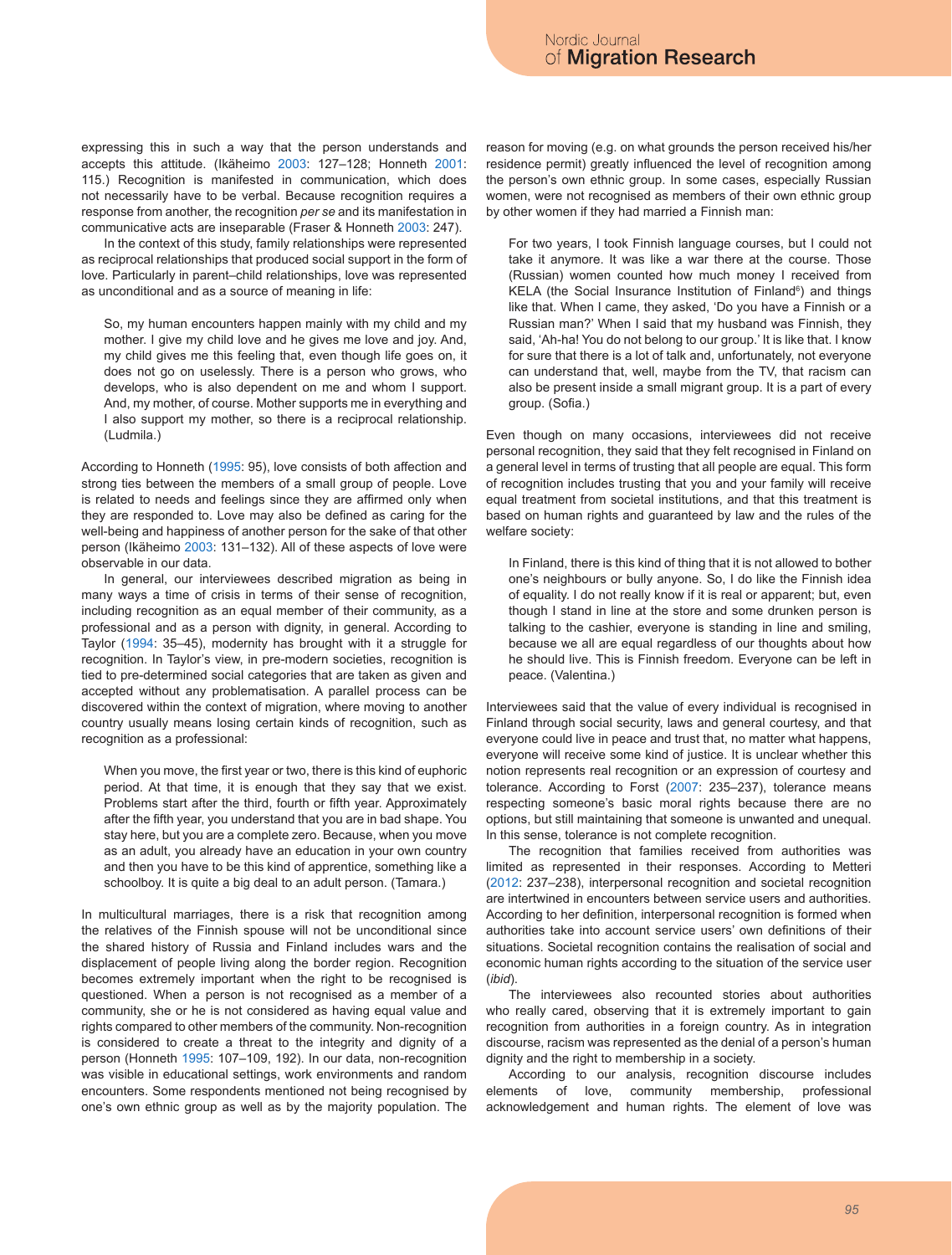strongly represented in parent–child relationships as feelings of reciprocal support. Tensions in this element were related to longing for one's parents living in Russia, as well as difficulties in combining childrearing with work. Community membership included approval and practical help from relatives, friends, neighbours and the family's own ethnic group. Tension was mainly caused by racist acts. Professional acknowledgement was usually lost during the course of the migration process and support from authorities was important in the recognition of one's skills and competences. The human rights element was tied to trusting the notion of equality for all people, while support provided by society through laws and social security was emphasised.

# **Security discourse**

Security can be explored on the basis of three different kinds of needs: people need to protect themselves against dangers; they need to have continuity and order; and they need inner mental and spiritual balance. These needs exist on the micro-level as needs for confidence, reliability, trust and predictability in life. On the group level, they manifest as, for example, a need for family security (Niemelä & Lahikainen 2000: 22). In the security discourse that was visible in the speech of our interviewees, social support provided by social relationships was described mainly through two kinds of social relationships: family and authorities.

Support from the family was presented as the primary type of support. Above all, this support provided a sense of security, and a feeling of being able to give and receive love. Feelings of continuity and trust were often mentioned as provided by one's family members and as being extremely important, particularly in the context of migration:

My parents helped me a lot in the beginning. It was important to be able to talk about my sorrows and worries at home and to cry on my mom's shoulder that I have no friends [...], because if things were very bad and I felt bad, I could always talk about it at home and cry in my mom's arms and get comfort. (Evgenija.)

A person's sense of security is closely connected to her or his community and interaction with that community (Giddens 1991: 45–57). Getting used to a new situation such as migration to a new country, involves the experiences of accepting the situation and being in control, experiences that a family as a community can provide. During the interviews, family was described as the source of basic security:

Family is security. Family always comes first. You work for the family. You have to build your own work and relationships so as not to make the family suffer. That is important to both of us. Our sons get food and education and clothes when needed, and, only after that, we sometimes buy something for ourselves. All of the children are important. We have never separated his children from my children. If one of them needs help, we go there. I or he (speaker's husband). It does not matter. Just like our mothers, there is no difference. If his mother needs help, we go there; if my mother needs help, we go there. We have never said that 'it is your problem' That is family security - a wall to lean on. (Alina.)

For a few of the families that were interviewed, this sense of security was present in their representations of church and religion. They described security as originating from both their belief in God and from good experiences during discussions with priests and other members of the congregation. A sense of security may change dramatically depending on the actor and the specific political and cultural contexts. This is referred to as contextual security. During the course of the interviews, it became apparent that the interviewees trusted Finnish society:

And, then, in 2001, we had difficulties and he (speaker's husband) decided to leave. It was a very hard time. And, his mother threatened that they would take away my child. I want to thank Finnish society. Even though I was unemployed, I had the chance to receive free legal guidance and I contacted social services and they gave me concrete advice and calmed me down, saying that my child would not be taken away. (Ludmila.)

The Finnish welfare state and its basic services created security for these families. The provision of security is indeed supposed to be the constitutive premise of the modern state and the basis of its foundational contract with its subjects and citizens. Here, security was present in both aspects: as a recognition and as a feeling. Families articulated that security in this context signified the protection of individuals and families against a variety of threats as an assurance or a guarantee. It was also described as a feeling of confidence or a feeling of freedom from danger, anxiety or financial worries:

If we talk about Finnish authorities or the entire system, sometimes my Russian friends ask me if I want to go back to Russia. I do not. I feel warmly about the thought that if something terrible happens to us, my husband gets ill or I lose my job, we shall not end up on the street. We shall not freeze there. We shall not be hungry. This feeling of security is important. Even though I have never asked for help from these organisations, I know they exist. (Alina.)

On a general level, it is noteworthy that the security discourse was easy to identify in the interview material. When we asked questions regarding the well-being of the family, the interviewees wanted to talk about security. Sometimes, these two concepts were used as synonyms (Niemelä & Lahikainen 2000), and this conceptual closeness may have affected the number of references to security in our data as well. The elements of this discourse included the sense of security and contextual security. The sense of security was described as a feeling of love, continuity and trust that arose from the foundation of a secure parent–child relationship. It was also related to mutual support among relatives, faith in the guidance received from religious contacts and freedom from financial stress, thanks to support from the authorities. The component of contextual security was represented as acceptance and equality in all of the encounters a family had with the outside world, especially encounters with Finnish society. Tensions in both these components were caused by experiences characterised by misunderstandings and unmet needs.

# **Conclusions**

The objective of our study was to examine how families with a Russian background represent the social support they receive through social relationships. Families used discourses that simultaneously reveal many aspects. First, they make the families' representations of the perceived social support visible. Second, they contribute to our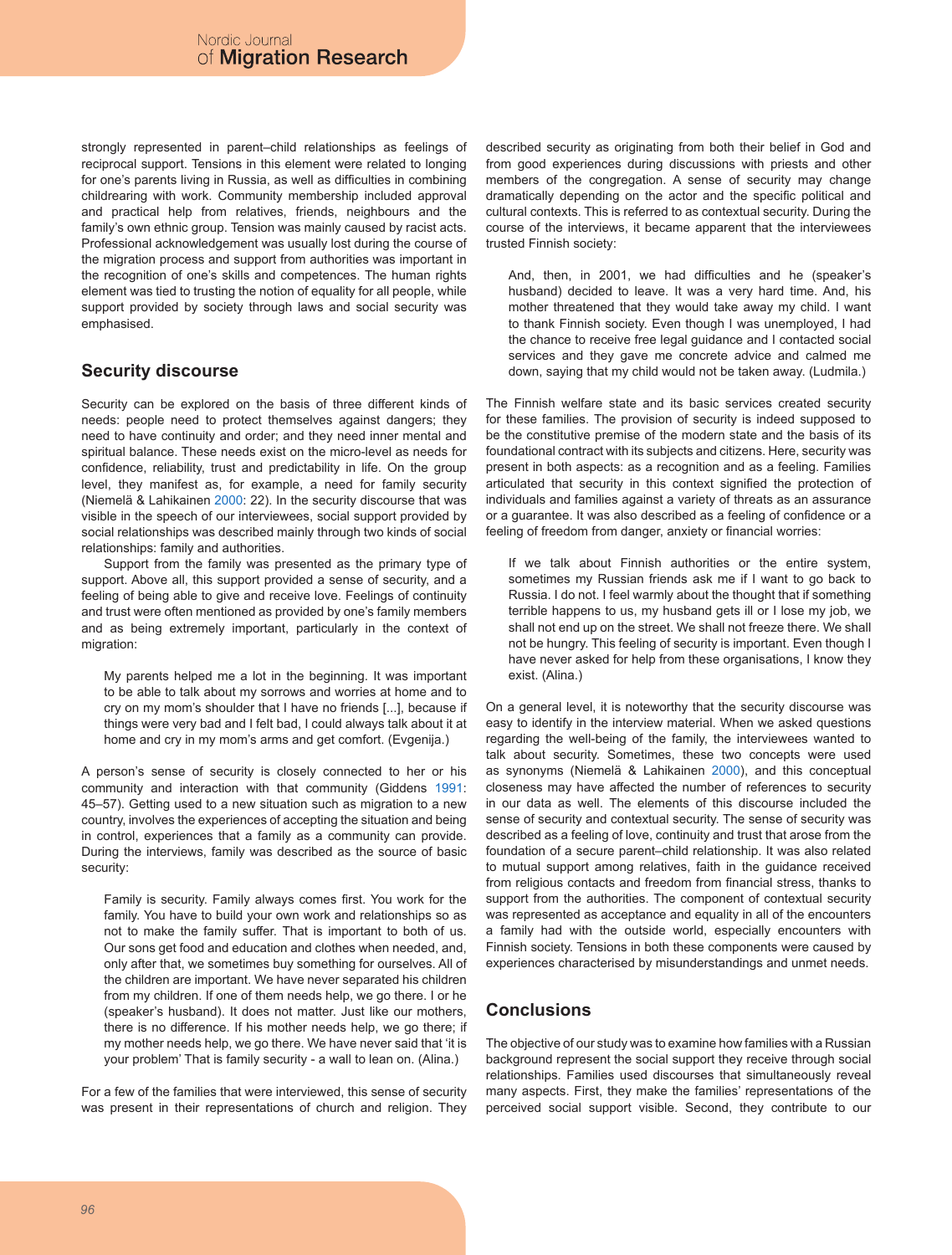understanding of the tensions in social relations within the context of migration and highlight situations where social support is lacking. Third, since discourses are related to other social practices, they can help us view Finnish society and the basic service system from the perspective of families with a Russian background.

The three discourses revealed several different types of tension. Most formal and informal relationships may provide indispensable social support to families, but social relationships may also be a source of harm and trouble. Recognising these tensions can be useful in improving the functioning of basic services, understanding multicultural marriages and preventing racism.

Discourses represent and organise different meanings that individuals attach to a social support and provide specific descriptions of perceptions and experiences. While both formal and informal relationships (see also Nordberg & Wrede 2015) were discussed in this research, the primary benefit of these results is widening of our general understanding of the migrant families' points of view as well as an ability to better target formal social support in the context of migration.

**Eveliina Heino**, M. Soc. Sc., M.A. (Linguistics), is a doctoral student at the University of Helsinki, specialising in migration studies, multicultural issues in social work and culturally sensitive social work methods. She recently co-edited the book *Empowering Social Work: Research and Practice*, published in 2013.

**Minna Veistilä**, Lic. Soc. Sc., is a social worker, family therapist and principal lecturer at Kymenlaakso University of Applied Sciences. She is also a doctoral student in the Academy of Finland -funded

# **References**

Antonucci, TC 1990, 'Social supports and social relationships' in *Handbook of aging and the social sciences,* eds. RH Binstock & LK George, Academic Press Inc, London.

- Berry, J, Kim, U, Minde, T & Mok, D 1987, 'Comparative studies of acculturative stress', *International Migration Review*, vol. 21, no. 3, pp. 491–511.
- Buote, VM, Pancer, SM, Pratt, MW, Adams G, Birnie-Lefcovitch, S, Polivy, J & Wintre, MG 2007, 'The importance of friends: friendship and adjustment among 1st-year university students', *Journal of Adolescent Research*, SAGE Publications, 22, pp. 665–689.
- Caplan, G (ed.) 1974, *Support systems and community mental health*. Behavioural Publications, New York.
- Cobb, S 1976, 'Social support as a moderator of life stress', *Psychosomatic medicine,* vol. 38, no. 5, pp*.*300–314.
- Cohen, S, Underwood, L & Gottlieb, B (eds.) 2000 *Social support measurement and intervention: a guide for health and social scientist*, Oxford University Press, Oxford.
- Cohen, S & Syme, SL 1985, *Social support and health*, Academic Press Inc., Orlando.
- Cohen, S & Willis, TA 1985, 'Stress, social support and the buffering hypothesis', *Psychological Bulletin*, vol. 98, no. 2, pp. 310–357.
- de Leon Siantz, ML 1997, 'Factors that impact developmental outcomes of immigrant children', in *Immigration and the family: Research and policy on U.S. immigrants*, eds. A Booth, AC

project *Reciprocal Relationships and the Construction of Well-Being during Critical Periods of Everyday Life*. Her interests include the construction of well-being, interdisciplinary education, family work and multidisciplinary social work

### **Notes**

- 1. This project was implemented in 2011–2014 and coordinated by the University of Helsinki, Palmenia Centre for Continuing Education, Kotka Unit.
- 2. Migrant family members had moved to Finland during 1992– 2010.
- 3. By basic services, we mean social services, health care services, migration services, childcare and education services as well as admission of social benefits.
- 4. The names appearing after interview excerpts represent aliases, which are used to protect the anonymity of the interviewees.
- 5. The TE Office is a public municipal organisation which provides personal guidance in job seeking and information about the job market for persons who have a residence permit in Finland or who are planning to seek employment in Finland. Additional services for migrants are organised by the TE Office, such as an integration plan and integration training. All services are free of charge (Ministry of Employment and Economy 2013).
- 6. KELA is a public, municipal organisation, which provides benefits and services relating to different life situations including childbirth, education and training, sickness, unemployment and retirement (the Social Insurance Institution of Finland 2014).

- Crouter & N Landale, Lawrence Erlbaum, Mahwah, NJ pp. 149–161.
- Ellonen, N 2005, 'Paikallisyhteisöjen sosiaalisen pääoman merkitys nuorten masentuneisuudessa ja rikekäyttäytymisessä', *Nuorisotutkimus* vol. 23, no. 2, pp. 32–46.

Fairclough, N 1997, *Miten media puhuu*, Vastapaino, Tampere.

- Fraser, N & Honneth, A 2003, *Redistribution or recognition? A Political–Philosophical Exchange*. London: Verso Press.
- Forst, R 2007, '"To tolerate means to insult". Toleration, recognition and emancipation', in *Recognition and power. Axel honneth and the tradition of critical social theory*, eds. B van der Brink & D Owen, Cambridge University Press, pp. 215–238.
- Giddens, A 1991, *Modernity and Self-identity: Self and Society in the Late Modern Age,* Stanford: Stanford University Press.
- Harinen, P 2005, *Mitähän tekis? Monikulttuuriset nuoret, vapaa-aika ja kansalaisyhteiskuntaan osallistuminen,* Nuorisotutkimusseura, Helsinki.

Hammar-Suutari, S 2009, *Asiakkaana erilaisuus. Kulttuurien välisen viranomaistoiminnan etnografia,* University of Joensuu. Publications No: 147. Carelian Research Institute, Joensuu.

Heaney, CA, Israel, BA 1997, 'Social Networks and Social Support', in *Health behaviour and health education: Theory, Research and Practice,* eds. K Glanz, FM Lewis, B. Rimer, 2nd Edition, Jossey-Bass Publishers, San Francisco.